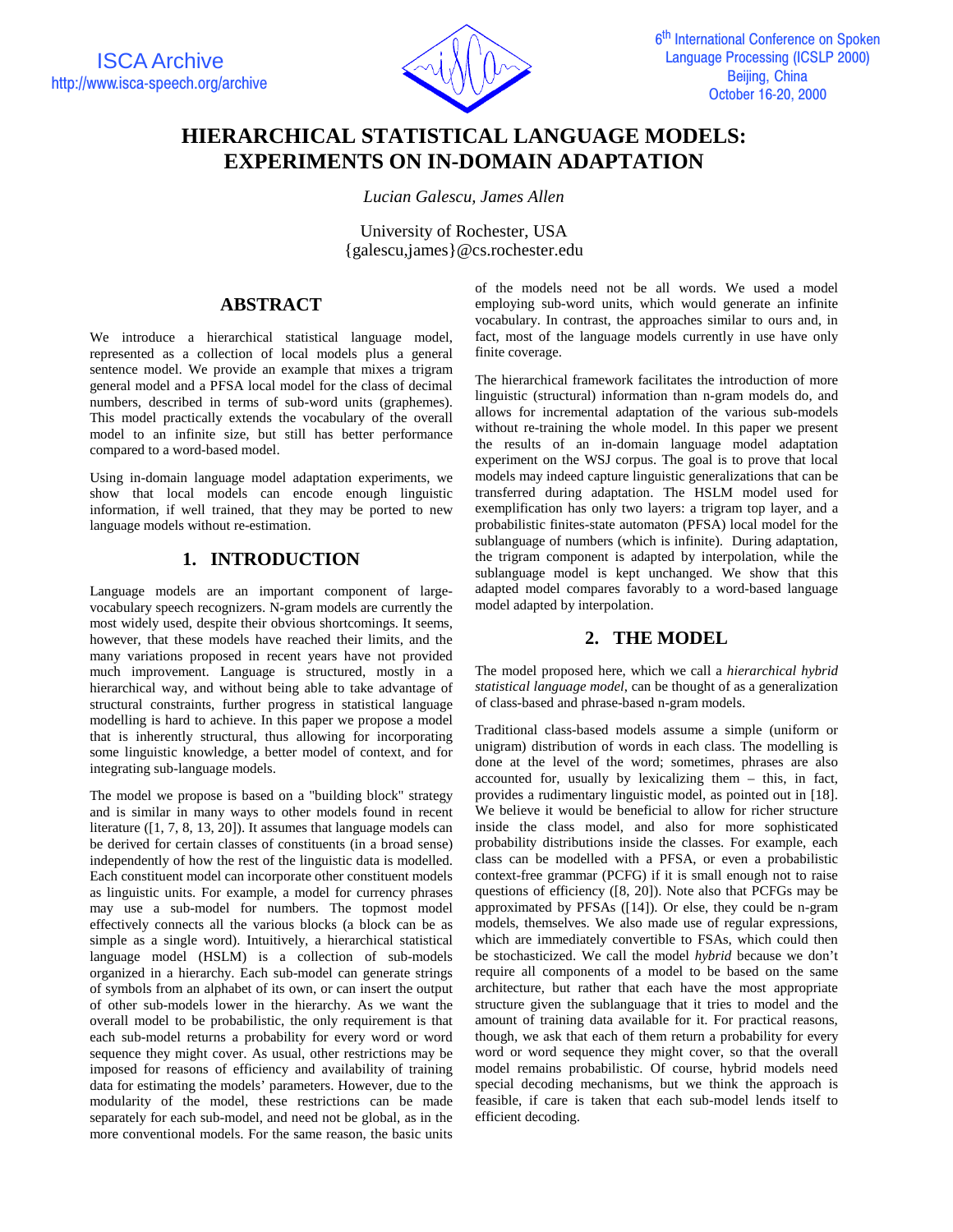An input utterance  $W = w_1 \cdot w_n$  can be segmented into a sequence  $\mathbf{T} = t_1 \cdot t_m$ , where each  $t_i$  is a tag that stands for a subsequence  $\overline{u}_{t_i}$  of words in W; in the trivial case that the subsequence is composed of one word only, we identify the tag with word. Thus, in the hierarchical model, the likelihood of **W** under the segmentation **T** is

$$
P(\mathbf{W}, \mathbf{T}) = \prod_{i=1}^{n} [P(t_i | t_1 \cdot t_{i-1}) P(\overline{u}_{t_i} | t_i)], \qquad (1)
$$

The likelihood of a word sequence given its tag is given by the local probability models  $P_{t_i}(\cdot) = P(\cdot | t_i)$  and can be expressed as in (1) in terms of models lower in the hierarchy. This lends the overall model a *hierarchical structure*.

In general there might be several segmentations at each level corresponding to one word sequence, in which case the total probability should be obtained by summing over all segmentations. We restrict ourselves here to a model in which there is only one segmentation.

The modelling doesn't have to be at the level of the word. There may be constructs for which better modelling can be done at sub-word level. We exemplify in this paper with a model for numbers (for text), but the same principle can be applied to other entities. One direction we would like to pursue is modelling of proper names at sub-word level (syllable). General-purpose language models based on sub-word units have not proved as good as the word-based ones, so we would like to retain the rich statistical information present in the frequent words, and for the infrequent ones to include components based on smaller units. This would have the effect of increasing the coverage of the overall language model with just a small size increase, and alleviating the data sparseness problem for the overall model. For the local model it would be possible to gather training data from different sources, thus making for more reliable estimation.

The architecture of the local models could be, in the most obvious cases, designed by humans ([1, 5, 7, 10-12, 15, 21]). These models would be linguistically sound, and would allow for more intuitive parameterization. [13] and [20] use automatic clustering of phrases based on the syntactic and/or semantic categories assigned to them by a parser. Distributional clustering of class phrases is done in [16]; their models, although not presented as such, can be represented as two- or three-layer hierarchical models.

The construction of the model proceeds by identifying in the training data, using either a tokenizer or a parser, the words and phrases that belong to a certain class, and replace their occurrences with class-specific tags. The top-level model is trained in the usual way on the tokenized corpus. The data collected for each class is used for training the local model for that class.

#### **3. IN-DOMAIN ADAPTATION**

We use a simple in-domain adaptation technique, based on linear interpolation. The adapted model is a mixture of two components, a general model trained on a large background corpus, and a domain-specific model trained on a small adaptation corpus. For a more detailed description of this and other adaptation techniques, we refer the reader to [3].

This technique has proved useful in accounting for variations in topic and/or style. It can also be used for cross-domain adaptation, where the background corpus and the adaptation corpus are more dissimilar, but there results are not so good, especially at the level of trigrams. We restrict ourselves to an easier problem, as the goal here is not in improving on the adaptation techniques, but on showing that local models can be portable and that other things being equal, the adapted hierarchical model performs better than a conventional adapted model.

To this end, we train on the background corpus a simple hierarchical model composed of a trigram general model and one local PFSA model based on sub-word units. We then adapt as explained above the general component using a small adaptation corpus. The local model is transferred without change in architecture or parameters.

## **4. EXPERIMENTAL RESULTS**

We performed experiments on newspaper text (WSJ). For training the background model we selected the first 200k sentences (about 4.5M words) from the WSJ87 corpus. For adaptation and testing we selected the WSJ89 corpus. We expect it to be fairly similar to the background corpus in style, but many topics would be different, and, quite likely, there would be some vocabulary differences.

The first half of the WSJ89 corpus, about 30k sentences (746k words), was used for adaptation. A third of the remaining data was held out for development and the rest, 20k sentences (about 500k words) was used for testing, and was not seen beforehand.

It is known that the adaptation by linear interpolation technique helps most when the adaptation data is very small, and less so when there is more adaptation available. We tested the performance of our models both using the full adaptation corpus and a smaller subset (about 40% of it).

#### **4.1. The Models and the Adaptation Procedure**

The baseline model is a word-based trigram model, with Witten-Bell discounting and 0-1 cutoffs, built with the CMU-Cambridge SLM Toolkit ([2]).

The background model is a word trigram with a vocabulary comprising the most frequent 20,000 words. This vocabulary is expanded with 6,004 more words that appear in the 20,000 most frequent words in the adaptation corpus. This basic vocabulary was fixed for all the word-based models; for the top-level components of the hierarchical models, the vocabulary included all non-number words in the basic vocabulary, plus a tag for the class of numbers.

From the adaptation data a trigram was estimated, and then interpolated with the background model to give the baseline adapted model. The interpolation weights were optimized on the held-out data, using the Expectation Maximization algorithm ([4]).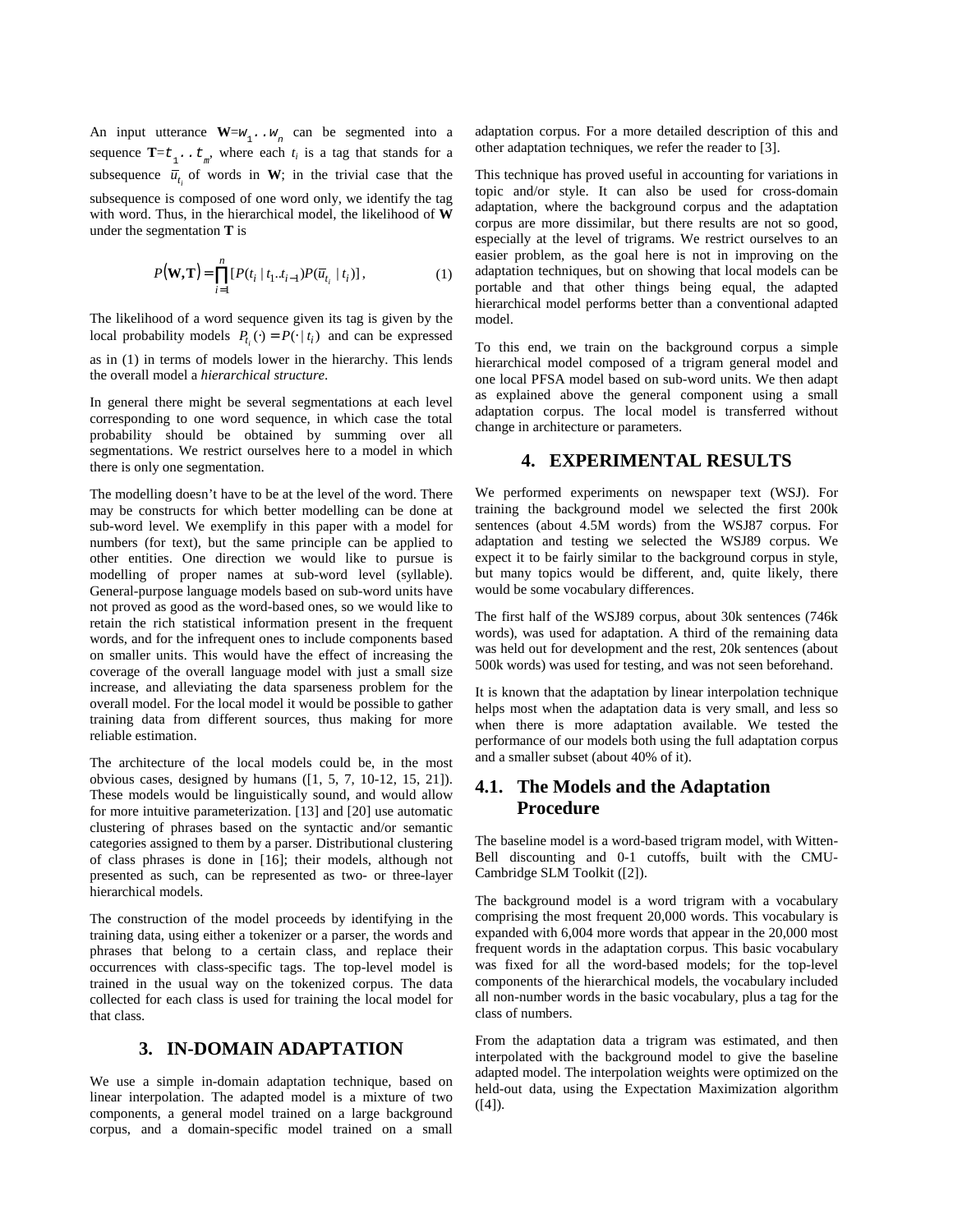|             |        |        | <b>APP</b> |        |                     |             |        | РP                       |        |                     |
|-------------|--------|--------|------------|--------|---------------------|-------------|--------|--------------------------|--------|---------------------|
|             | bkg    | adapt1 | interp1    | adapt2 | intern2 $\parallel$ | bkg         | adapt1 | inter <sub>p1</sub>      | adapt2 | inter <sub>p2</sub> |
| baseline    | 259.11 | 376.31 | 209.30     | 255.42 | 183.57<br>M         | 186.90      | 271.44 | 150.97                   | 184.24 | 132.41              |
| <b>HSLM</b> | 240.49 | 344.96 | 197.66     | 240.04 | 174.68              | 183.38<br>M | 263.04 | 150.72                   | 183.04 | 133.20              |
| reduction   | .19%   | 8.33%  | 5.56%      | 6.02%  | 4.84%               |             | -      | $\overline{\phantom{0}}$ |        |                     |

**Table 1:** *APP* and *PP* results for the word-based (**baseline**) and the hierarchical model (**HSLM**) and relative *APP* reductions achieved.

Our HSLM models have only two layers, a trigram top layer, and a PFSA model for the sublanguage of numbers (which is infinite). During adaptation, the trigram component is adapted by interpolation with a trigram model estimated on the tokenized adaptation data, while the sublanguage model is kept unchanged. The adaptation conditions for the trigram component were the same as for the word-based model.

The local model describes decimal numbers at the graphemic level, i.e., the basic units are characters. We identified decimal numbers using the following regular expression $\frac{1}{1}$ :

$$
((0-9)+(.0-9)[0-9][0-9])*)(.0-0)*(9-0*)
$$

for which we built an equivalent 7-state deterministic FSA (Figure 1). This automaton was turned into a PFSA; the probability model has six parameters, and was trained on all the numbers found in the training data, including those not in the basic vocabulary.



**Figure 1:** FSA model for the class of numbers. We omit the arc labels, but note that the arcs are labeled with multiple symbols.

The model assigns to all numbers an estimate of what the probability of a random number should be; the estimate is normalized on the training data. Thus, this model takes into account the fact that for a finite amount of test data only a certain proportion of words will be numbers. Note that the probability depends only on the fact that the word seen in the test data is a number, and not on which number it is; in particular, numbers not encountered in the training data will receive the same probability as the ones encountered. For a comparison between this probability model and a more conventional one, see [5].

#### **4.2. Results**

<u>.</u>

As the hierarchical model can recognize more numbers than those in the basic vocabulary, we cannot use *perplexity* (*PP*) to compare the performance of the two models ([17]). Although we computed *PP* values for all models, we only give them for the curiosity of the reader. The actual comparisons are made in terms of *adjusted perplexity* (*APP*), a measure introduced in [19], which adjusts the value of *PP* by a quantity dependent on the number of unknown words in the test set, and the number of their occurrences. We compute the *APP* value on the full test set, and thus we can compare two models with different vocabularies. We again refer the reader to [5] for more details on our evaluation procedure.

The main results are depicted in Table 1. The significance of the headings is as follows:

- bkg are the models trained on the background corpus only;
- adapt are the models trained on the adaptation corpora only. We marked with **1** the models trained on the smaller adaptation corpus, and with **2** the ones trained on the full adaptation corpus;
- **interp** are the adapted models, resulting from the interpolation of the appropriate **bkg** and **adapt** models, as described above.

All HSLM models performed better than the word-based models. The HSLM-adapted model brought significant *APP* improvements, and, of course, better coverage compared to the baseline (the OOV rate is reduced with about 1.5% relative). As expected, for all measures, the benefit is larger when there is less adaptation data. Although the reductions may not seem very large, given that numbers account for less than 2% of the test data, they are quite impressive.

It is interesting to see that the largest reduction is observed on the models trained on the small adaptation corpora only. This suggests that with a few good local models, a hierarchical model could be a reasonable initial language model for a new domain, when there is little training data and background corpora similar to the target domain, since it requires less training data to achieve the same performance as a word-based model. It might be interesting to test this hypothesis in conjunction to other techniques for building initial models (E.g., [6]).

These results show that the local model is indeed able to capture generalizations about the data that can be ported effectively to new models. Also, part of the improvements are due to the better context modelling, since words following the numbers are going to be predicted based on the class tag, and not the number itself.

### **5. CONCLUSION**

We introduced a hierarchical statistical language model that generalizes over most of the previous variations of n-gram

 $1$  Compare to the ones given in [9].